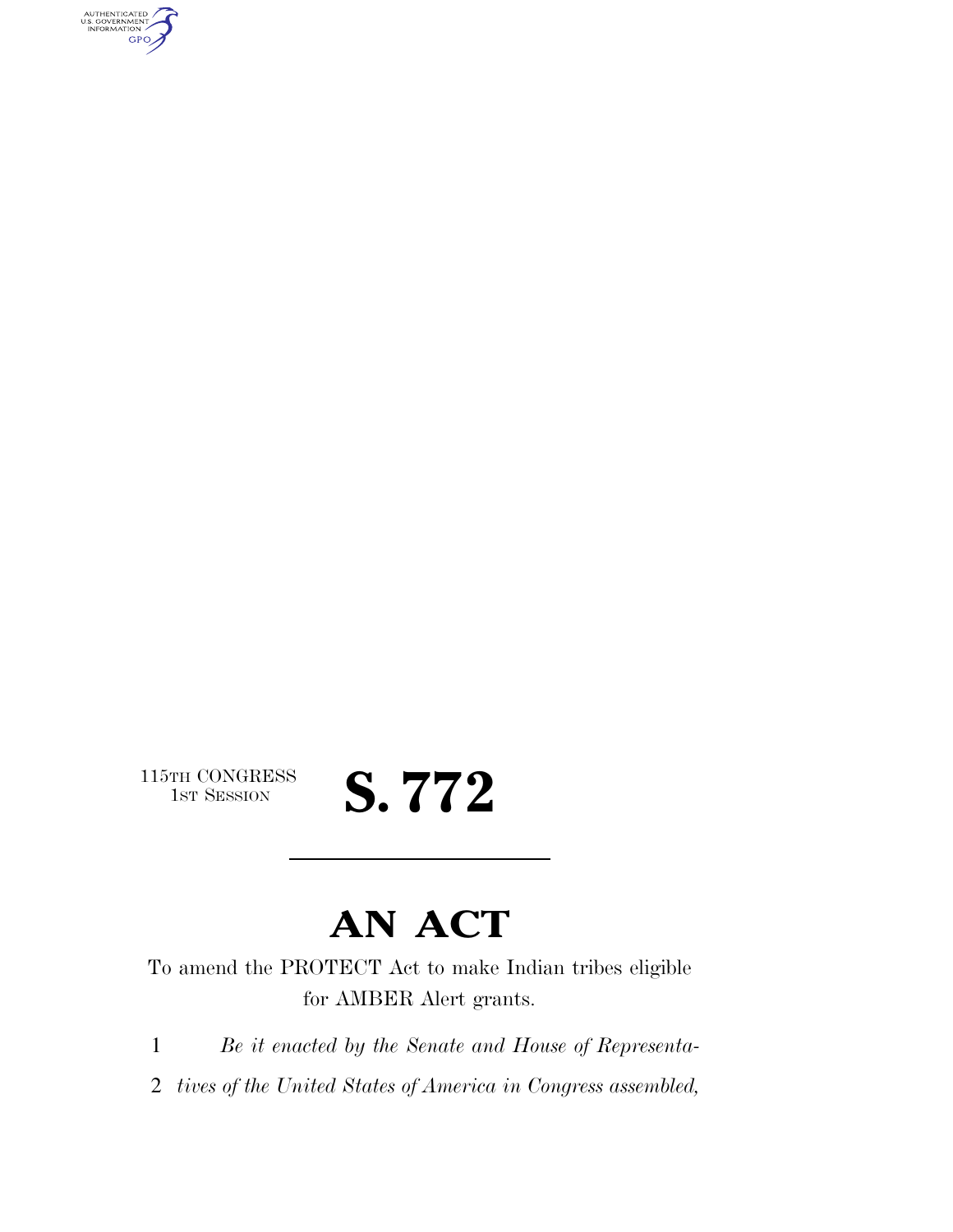### 1 **SECTION 1. SHORT TITLE.**

2 This Act may be cited as the ''AMBER Alert in In-3 dian Country Act of 2017''.

#### 4 **SEC. 2. AMBER ALERT GRANTS FOR INDIAN TRIBES.**

5 Section 304 of the PROTECT Act (42 U.S.C. 5791c) 6 is amended—

7 (1) in subsection (a), by inserting ''and Indian 8 tribes" after "States"; 9 (2) in subsection (b)— 10 (A) in paragraph  $(3)$ , by striking "and" at 11 the end; 12 (B) by redesignating paragraph (4) as 13 paragraph (5); and 14 (C) by inserting after paragraph (3) the 15 following: 16 ''(4) the integration of State or regional 17 AMBER Alert communication plans with an Indian 18 tribe; and"; 19 (3) in subsection  $(c)$ — 20 (A) by striking ''The Federal'' and insert-21 ing the following: 22  $\frac{u(1)}{N}$  IN GENERAL.—Except as provided in para-23 graph (2), the Federal''; and 24 (B) by adding at the end the following: 25 "(2) WAIVER OF FEDERAL SHARE.—If the At-26 torney General determines that an Indian tribe does

†**S 772 ES**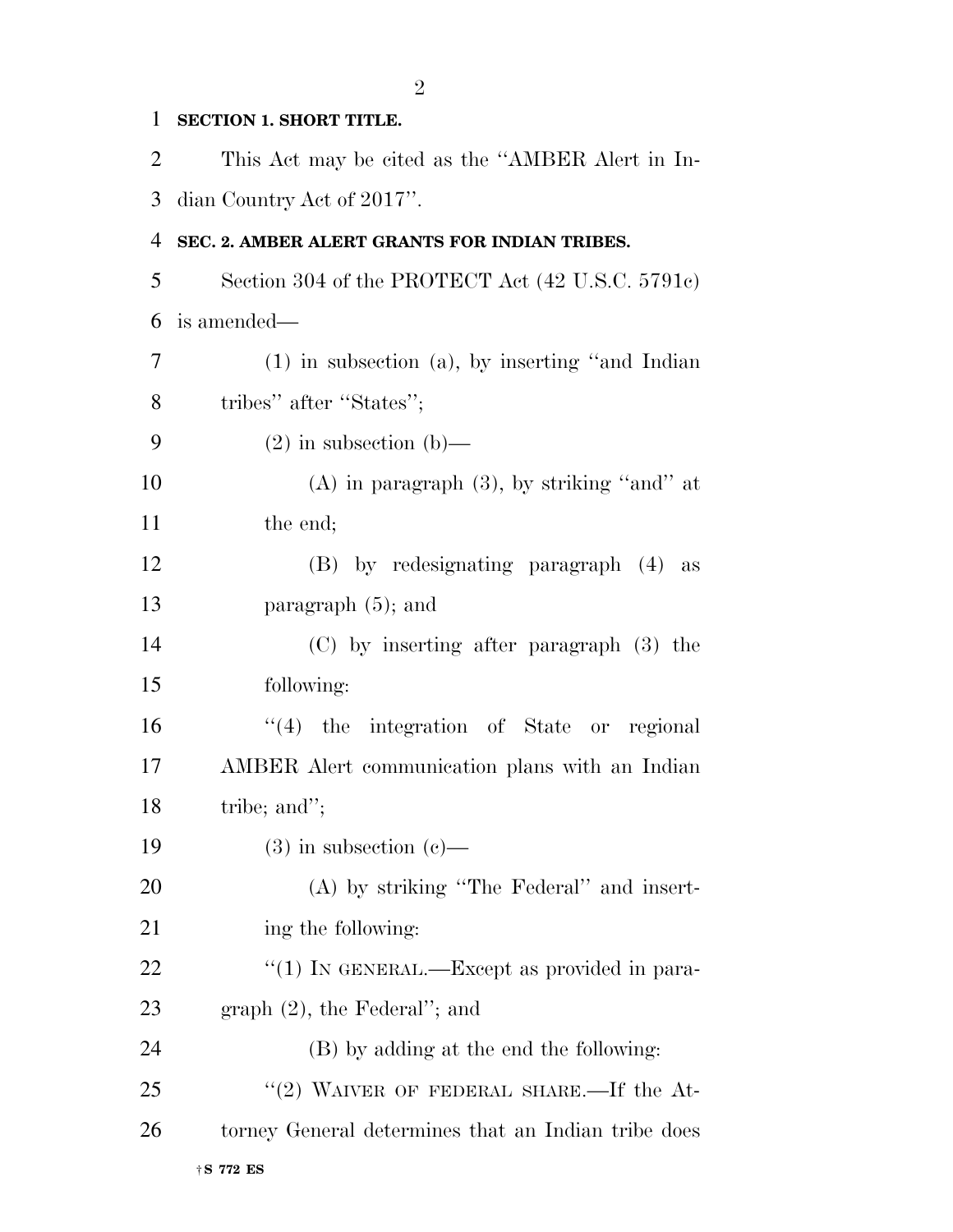not have sufficient funds available to comply with the Federal share requirement under paragraph (1) for the cost of activities funded by a grant for the purpose described in subsection (b)(4), the Attorney General may increase the Federal share of the costs for such activities to the extent the Attorney General determines necessary.''; (4) in subsection (e), by striking ''for grants under'' and inserting ''and standards to improve ac- countability and transparency for grants awarded under''; (5) by redesignating subsection (f) as sub- section (g); (6) by inserting after subsection (e) the fol- lowing: ''(f) DEFINITION OF INDIAN TRIBE.—In this section, the term 'Indian tribe' means a federally recognized In- dian tribe or a Native village, Regional Corporation, or Village Corporation (as those terms are defined in section 3 of the Alaska Native Claims Settlement Act (43 U.S.C.  $21 \t1602)$ .''; and 22 (7) in subsection  $(g)(1)$ , as so redesignated— 23 (A) by striking "2004" each place it ap-24 pears and inserting "2018"; and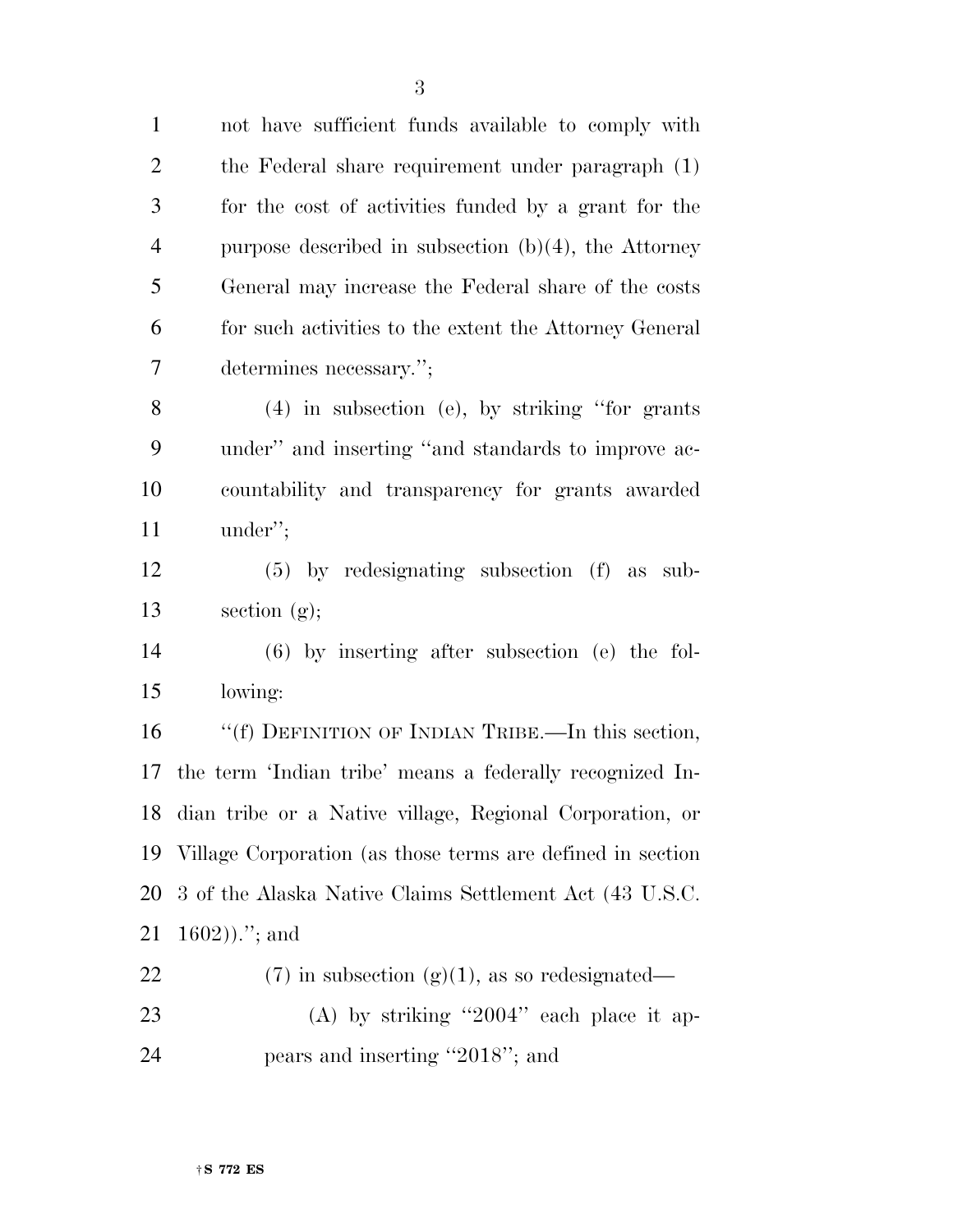1 (B) by striking "subsection  $(b)(3)$ " and in- serting ''paragraphs (3) and (4) of subsection 3 (b)".

**SEC. 3. REPORT TO CONGRESS.** 

 Not later than 1 year after the date of enactment of this Act, the Attorney General shall submit a report evaluating the readiness, education, and training needs, technological challenges, and specific obstacles encoun- tered by Indian tribes in the integration of State or re-gional AMBER Alert communication plans to—

| 11 | (1) the Committee on Indian Affairs of the Sen- |
|----|-------------------------------------------------|
| 12 | ate;                                            |
| 13 | (2) the Committee on the Judiciary of the Sen-  |
| 14 | ate;                                            |
| 15 | (3) the Committee on Natural Resources of the   |
| 16 | House of Representatives; and                   |
| 17 | (4) the Committee on the Judiciary of the       |
| 18 | House of Representatives.                       |
|    | Passed the Senate November 29, 2017.            |
|    | Attest:                                         |
|    |                                                 |

*Secretary.*